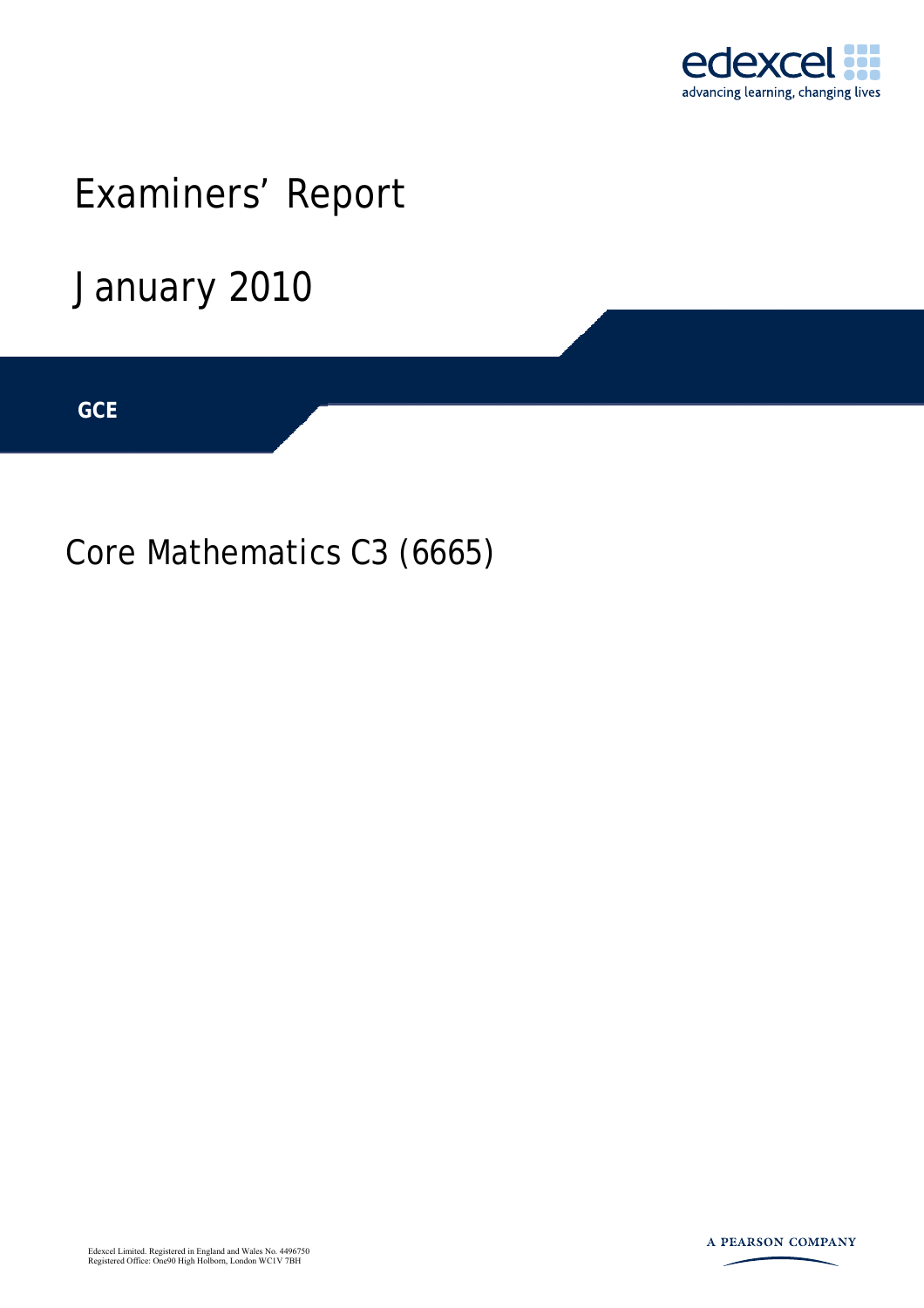Edexcel is one of the leading examining and awarding bodies in the UK and throughout the world. We provide a wide range of qualifications including academic, vocational, occupational and specific programmes for employers.

Through a network of UK and overseas offices, Edexcel's centres receive the support they need to help them deliver their education and training programmes to learners.

For further information, please call our GCE line on 0844 576 0025, our GCSE team on 0844 576 0027, or visit our website at www.edexcel.com.

If you have any subject specific questions about the content of this Examiners' Report that require the help of a subject specialist, you may find our Ask The Expert email service helpful.

Ask The Expert can be accessed online at the following link:

http://www.edexcel.com/Aboutus/contact-us/

January 2010 Publications Code US022709 All the material in this publication is copyright © Edexcel Ltd 2010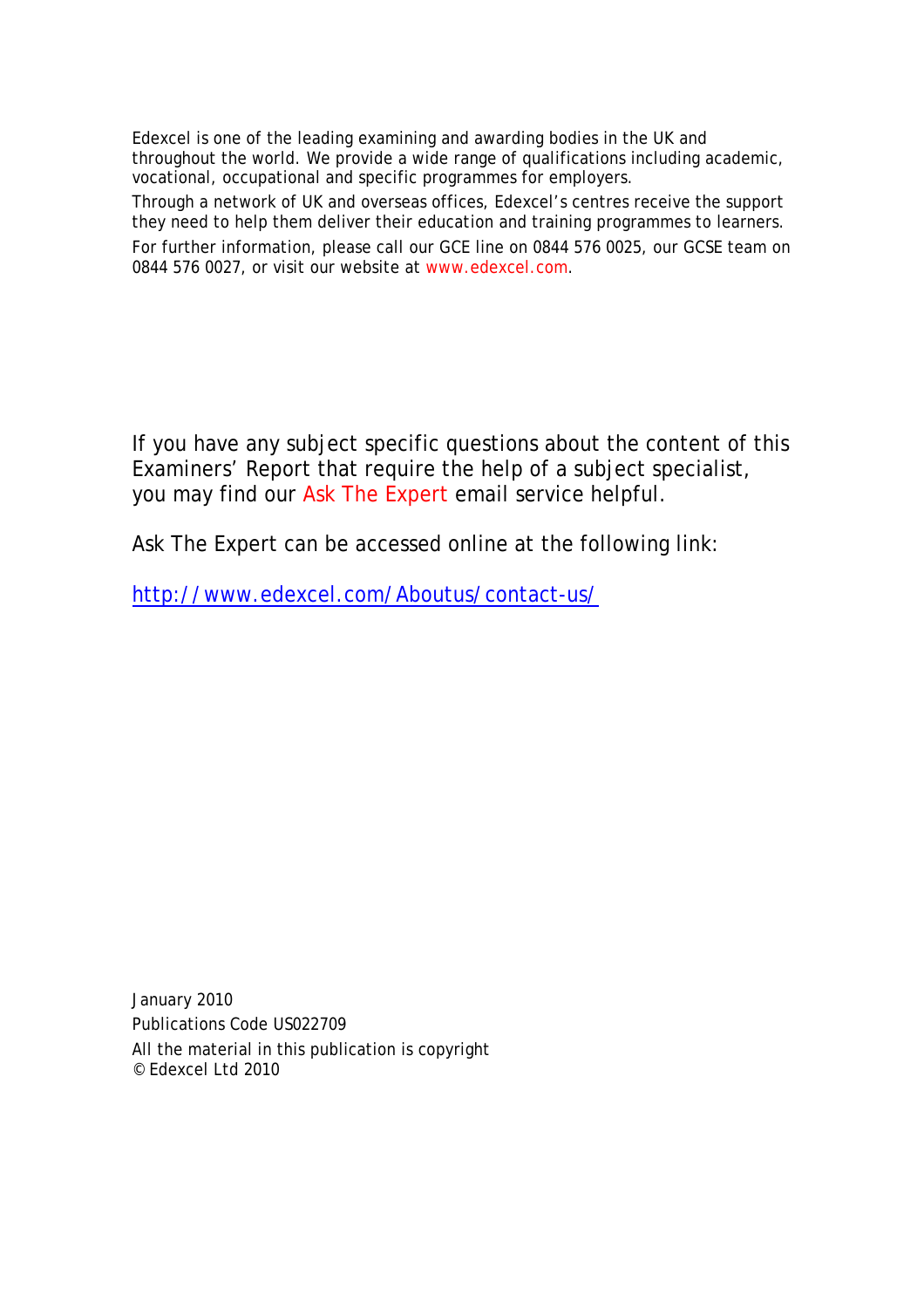# **Core Mathematics Unit C3 Specification 6665**

# **Introduction**

This paper proved to be accessible to many of the candidature and there was little evidence of candidates being short of time. The paper afforded a typical E grade candidate plenty of opportunity to gain marks across the majority of questions. There was, however, more challenging material on the paper for the grade A\*/A candidates.

The standard of algebra was generally acceptable, but some candidates showed weaknesses in using brackets and they were often omitted; this can lead to a loss of marks. For example, in Q9(ii)(b),  $e^{2(ln x - 1)} + 3$  cannot be accepted as equivalent to  $e^{2 ln(x-1)} + 3$  unless the candidate "recovers" in their subsequent working. Also, in Q1, some candidates omitted the bracket around the subtracted term in the numerator of their combined fraction.

Some candidates gave incorrect answers to Q3(b) as a result of rounding their intermediate answers to too few significant figures or too few decimal places. A significant number of these candidates was usually penalised for giving an incorrect answer of  $0.28^{\circ}$ , although fewer candidates also gave an incorrect answer of  $4.92^{\circ}$ . In Q3, and also in Q7(c) there were a significant number of candidates who worked in degrees and converted their final answers to radians. Some candidates, however, worked completely in degrees. Examiners suggest that teachers should encourage some candidates to become more confident with working in radians.

In summary, Q2, Q3, Q6, Q7(b), Q9(i)(a) and Q9(ii) were a good source of marks for the average candidate, mainly testing standard ideas and techniques; and Q4(ii), Q5, Q7(a), Q7(c), Q8 and especially Q9(i)(b) were effective discriminators at the higher grades. A significant proportion of candidates, however, made little progress with finding the domain of  $f^{-1}(x)$  and the range of  $fg(x)$  in question 9(ii). Very few candidates incorrectly deduced that the equation cot  $2x = 0$  had no solutions in the interval  $0 \le x \le 180^\circ$ .

# **Report on individual questions**

# **Question 1**

This question seemed to cause a problem for a significant number of candidates, with some candidates making more than one attempt at the question. The most popular method was for candidates to combine the fractions and simplify their answer to give a numerator of  $4x + 4$ and a denominator of  $(3x^2 - 3)(3x + 1)$ . Those candidates who progressed no further only gained the first 2 marks because of a failure to factorise  $3x^2 - 3$ . At this stage a significant proportion of these candidates factorised both  $4x + 4$  and  $(3x^2 - 3)$  correctly and proceeded to give the correct result.

The most concise correct solutions were achieved when the first term was simplified to  $\frac{1}{3(x-1)}$  as this made manipulation simpler. Some candidates, who factorised  $(3x^2 - 3)$ correctly did not always cancel out the common factor of  $(x + 1)$ , and so made the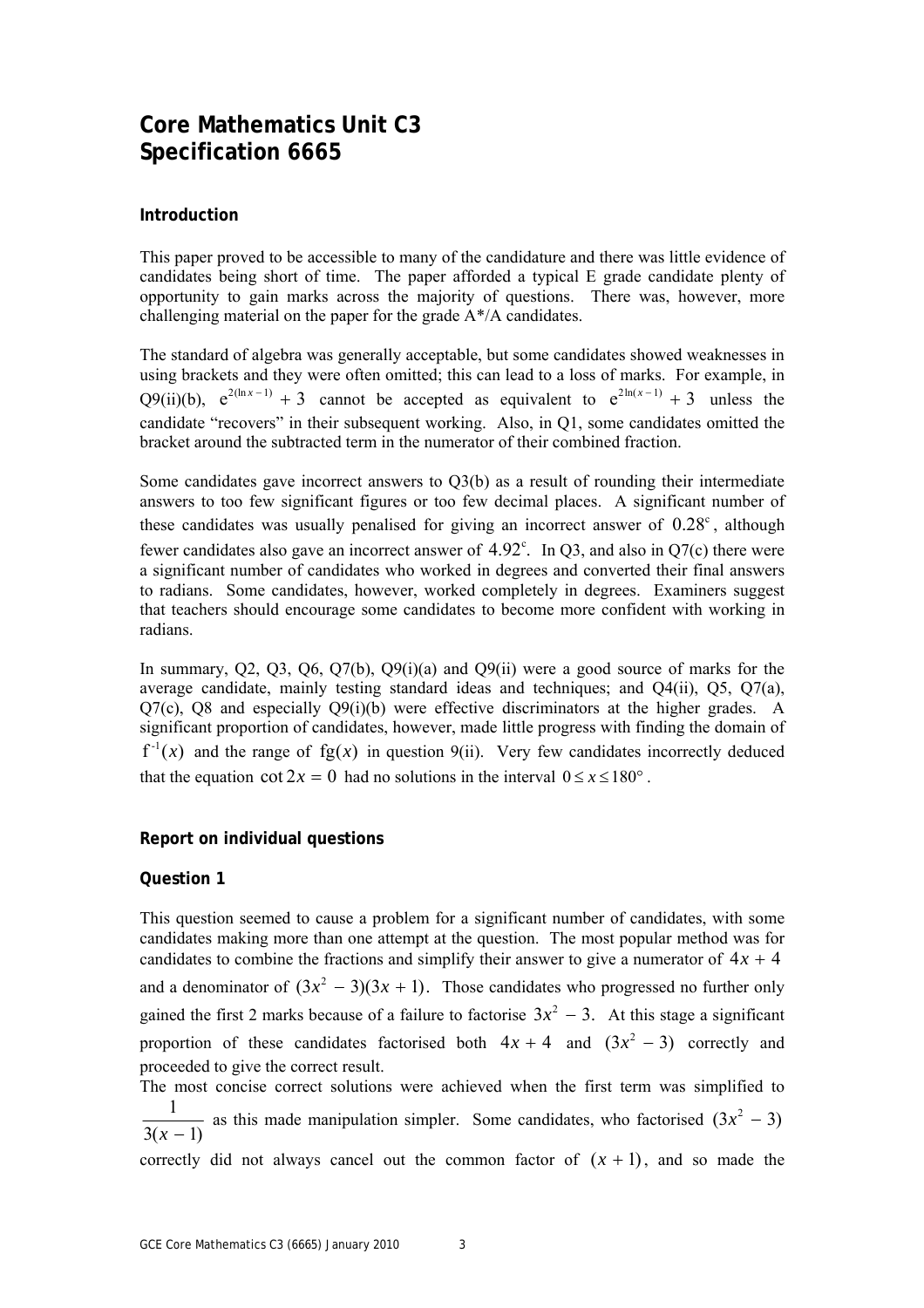combination of the two terms more complicated than necessary, often making careless errors as a result.

A significant proportion of candidates made a sign error usually by omitting a bracket around the subtracted term in their numerator. A few candidates incorrectly believed that  $(3x + 1)$ could be factorised to give  $3(x + 1)$ .

# **Question 2**

All three parts of this question were well answered by the overwhelming majority of candidates who demonstrated their confidence with the topic of iteration.

Part (a) was well answered by the majority of candidates although a significant minority of candidates were not rigorous enough in their proof. Some candidates assumed the step of factorising a common factor of  $x^2$  from their first two terms rather than explicitly showing it. A few candidates attempted to reverse the proof and arrived at the correct equation but many of these candidates lost the final accuracy mark by not referring to  $f(x) = 0$ .

Part (b) was almost universally answered correctly, although a few candidates incorrectly gave  $x_4$  as 2.058.

The majority of candidates who attempted part (c) choose an appropriate interval for *x* and evaluated  $f(x)$  at both ends of that interval. The majority of these candidates chose the interval  $(2.0565, 2.0575)$  although incorrect intervals, such as  $(2.056, 2.058)$  were seen. There were a few candidates who chose the interval  $(2.0565, 2.0574)$ . This probably reflects a misunderstanding of the nature of rounding but a change of sign over this interval does establish the correct result and this was accepted for full marks. To gain the final mark, candidates are expected to give a reason that there is a sign change, and give a suitable conclusion such as that the root is 2.057 to 3 decimal places or  $\alpha = 2.057$  or even OED.

A minority of candidates attempted part (c) by using a repeated iteration technique. Almost all of these candidates iterated as far as  $x<sub>6</sub>$  (or beyond) but most of these did not write down their answers to at least four decimal places. Of those candidates who did, very few of them managed to give a valid conclusion.

# **Question 3**

This question was tackled with confidence by most candidates, many of whom gained at least 8 out of the 9 marks available.

In part (a), almost all candidates were able to obtain the correct value of *R* although  $3^{2} + 5^{2} = 36$  was a common error for a few candidates, as was the use of the "subtraction" form of Pythagoras. A minority of candidates used their value of  $\alpha$  to find *R*. Some candidates incorrectly wrote  $\tan \alpha$  as either  $\frac{5}{3}$ ,  $-\frac{3}{5}$  or  $-\frac{5}{3}$ . In all of these cases, such candidates lost the final accuracy mark for this part. A significant number of candidates found  $\alpha$  in degrees, although many of them converted their answer into radians.

Many candidates who were successful in part (a) were usually able to make progress with part (b) and used a correct method to find the first angle. A significant minority of candidates struggled to apply a correct method in order to find their second angle. These candidates usually applied an incorrect method of  $(2\pi - \text{their } 0.27)$  or  $(2\pi - \text{their } \alpha - \text{their } 0.27)$ ,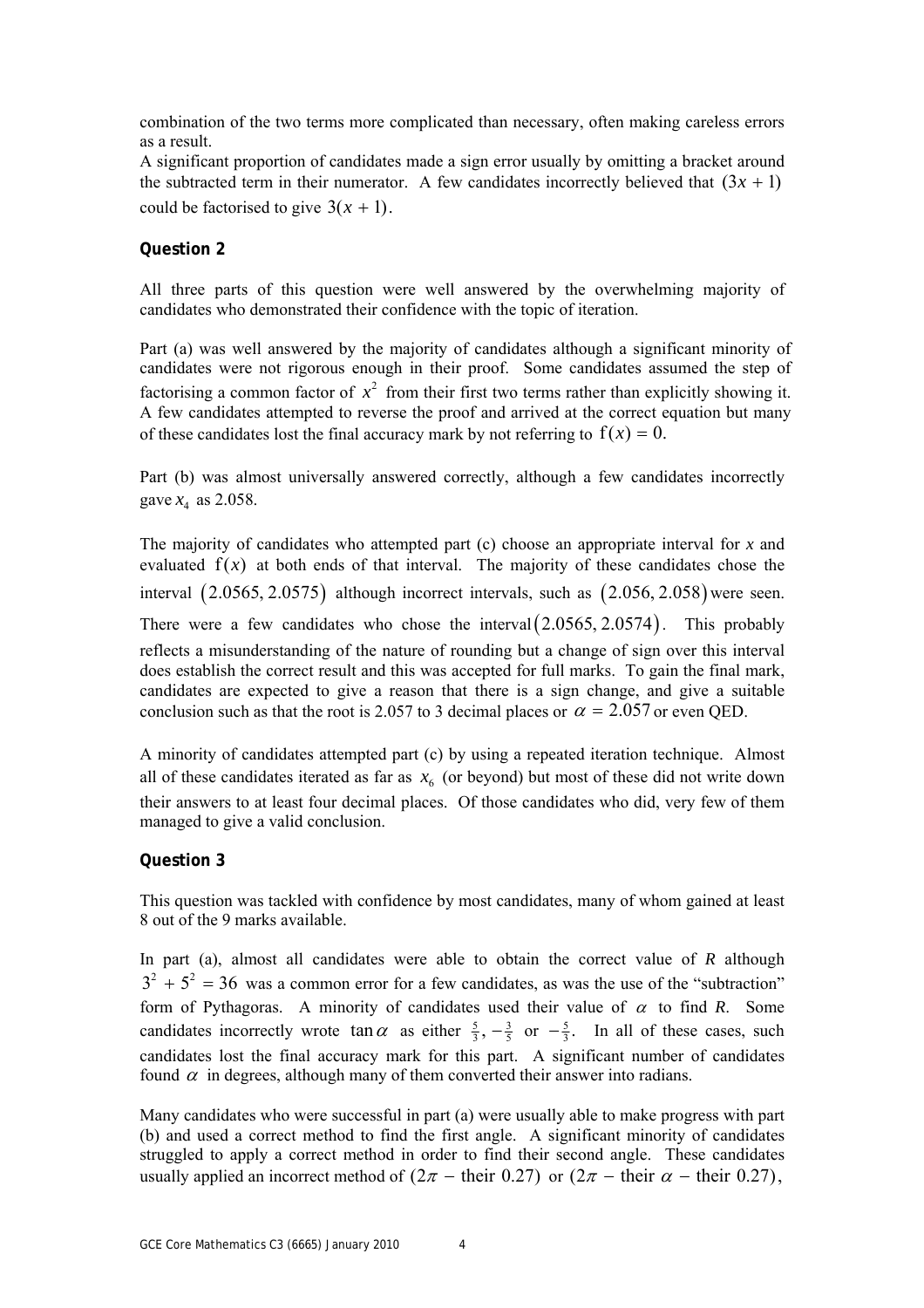rather than applying the correct method of  $(2\pi -$  their principal angle – their  $\alpha$ ). Premature rounding caused a significant number of candidates to lose at least 1 accuracy mark, notably with a solution of  $0.28^{\circ}$  instead of  $0.27^{\circ}$ .

#### **Question 4**

In part (i), the quotient rule was generally well applied in most candidates' working, although those candidates who decided to use the product rule in this part were usually successful in gaining all 4 marks.

A significant number of candidates struggled to differentiate  $ln(x^2 + 1)$  correctly.  $\frac{1}{x^2 + 1}$ ,

2 2  $x^2 + 1$ or even  $\frac{1}{1}$ *x* were common incorrect outcomes. In this part, candidates were not

required to simplify their differentiated result and a significant number of them continued to simplify their answer further having gained all 4 marks. A significant number of these candidates appeared to struggle here owing to their weak algebraic and manipulative skills.

Candidates found part (ii) more demanding. Many candidates were able to write down  $\frac{d}{d}$ d *x y*

correctly in terms of *y* and understood the process of taking the reciprocal to find  $\frac{d}{d}$ d *y x* . Some

candidates wrote  $x = \tan y$  as  $x = \frac{\sin x}{3}$ cos  $x = \frac{\sin y}{\cos y}$  and used the quotient rule to differentiate the

result. At this point, some candidates did not make the link with the differentiated  $\sec^2 y$ and  $x = \tan y$  given in the question. Some candidates quoted the identity  $\sec^2 y = 1 + \tan^2 y$  in the wrong variable and so it was not possible for them to complete the proof and score the final 2 marks in this part. There were a significant number of candidates who wrote  $\frac{d}{dt}$ d *x y* as  $\sec^2 x$ , and so failed to score any marks for this part.

A large number of candidates, however, tried to make a link between part (i) and part (ii) of this question. These candidates either substituted  $x = \tan y$  into their  $\frac{d}{dx}$ d *y x* expression from part (i) or substituted  $x = \tan y$  into  $y = \frac{\ln(x^2 + 1)}{2}$ *x*  $=$   $\frac{\ln(x^2 + 1)}{x^2 + 1}$ . Some of these candidates then wasted time by unsuccessfully trying to prove the required result. It appeared that the more proficient

#### **Question 5**

candidates avoided this pitfall.

Whilst most candidates knew how to draw  $y = \ln x$ , the graph of  $y = \ln |x|$  was often misinterpreted as  $y = |\ln x|$  or  $y = |\ln |x|$  or  $y = \ln(-x)$  and many other different combinations. Some candidates seemed to realise that the required sketch would be symmetrical about the *y*-axis even if they did not know the actual shape of the curve. A generous method mark in this question meant that few candidates scored 0 marks. Examiners also report that some candidates need to improve the presentation of their sketches.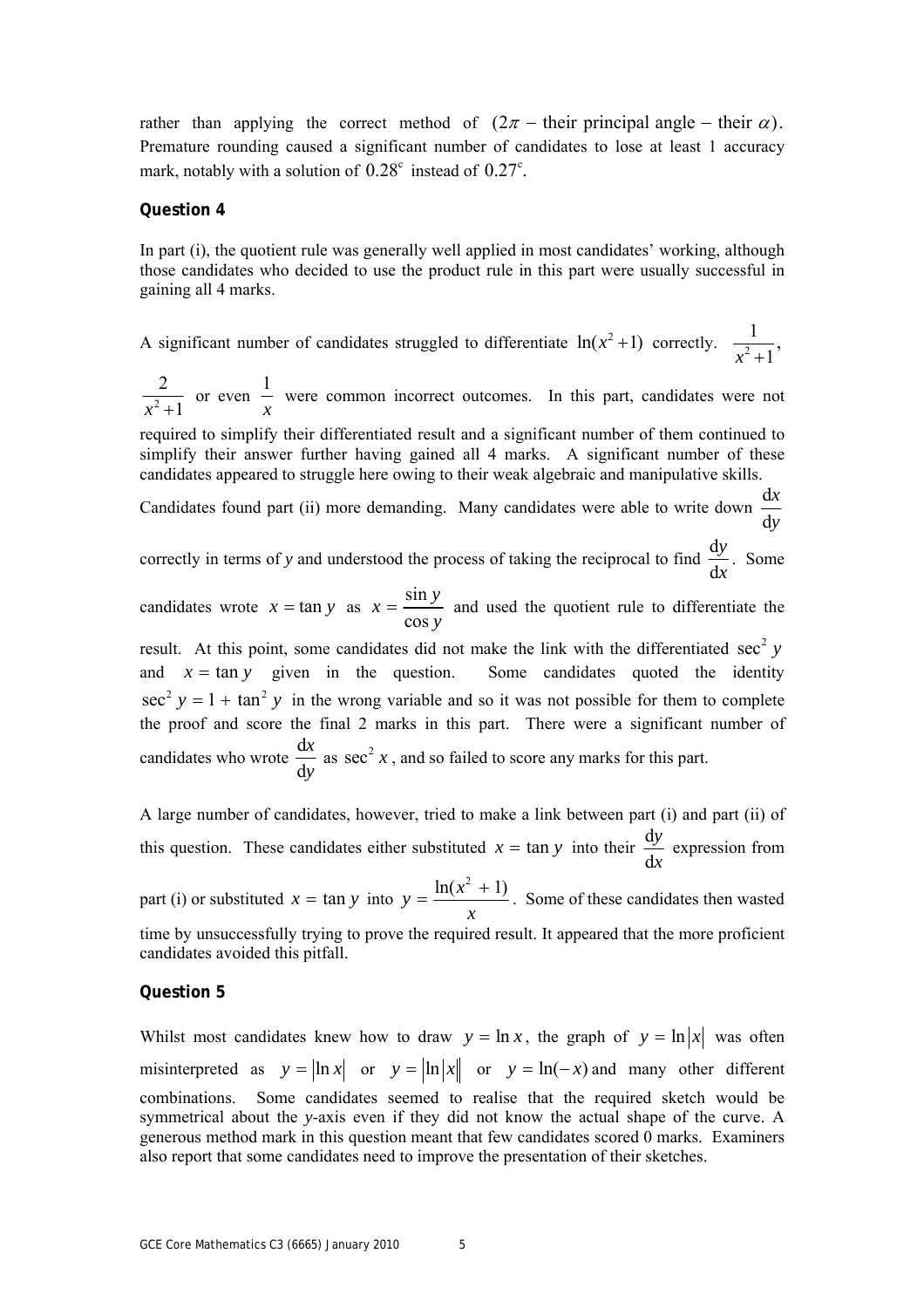# **Question 6**

On the whole this question was well answered, with the majority of candidates achieving at least 7 of the 9 marks available. A significant minority of candidates, however, appeared to take little care when drawing their curves with a lack of precision in labelling and in the location of turning points. The size of some candidates' sketches caused some problems – the very large whole page graphs being quite difficult for candidates to sketch well and the very small graphs were hard for candidates to label and for examiners to decipher. Some candidates, in each part, by drawing more than one set of axes, showed their working in stages. Some candidates wrote transformed coordinates of  $(2, 0)$  when they really meant  $(0, 2)$ .

Part (i) seemed to seemed to cause candidates more problems than the other two parts. Often a significant number of candidates reflected the original curve through the *x*-axis and translated the resulting graph up 1 unit to give a curve which went through the origin with a minimum turning point at  $(2, -2)$ . Other candidates only reflected the graph through the *y*axis to give curve which cut the *y*-axis at (0, 1) and had a minimum turning point at  $(-2, 3)$ .

Parts (ii) and (iii) were usually well done although the final mark in part (ii) was sometimes missed because of careless drawing of the maximum which appeared to be in the  $1<sup>st</sup>$  quadrant, although labelled as being on the y axis. In part (iii), a common error was for some candidates to enlarge the original curve by a scale factor of 2.

While drawing the correct shape for (iii), with turning points in the correct quadrants, some candidates often made no attempt to indicate the stretch of scale factor  $\frac{1}{2}$  parallel to the *x*-axis in their drawing. These candidates, however, did score full marks thanks to giving correct coordinates for the turning point as well as the *y*-intercept.

# **Question 7**

In part (a), candidates used the quotient rule more often than a direct chain rule. The quotient rule was often spoiled by some candidates who wrote down that 1 was the derivative of 1. Another common error was for candidates to write down that  $0 \times \cos x = \cos x$ . Some proofs missed out steps and only fully convincing proofs gained all 3 marks with the final mark sometimes lost through lack of an explicit demonstration.

In part (b), many candidates differentiated  $e^{2x}$  correctly but common mistakes for the derivative of  $\sec 3x$  were  $\sec 3x \tan 3x$  or  $3 \sec x \tan x$ . The product rule was applied correctly to  $e^{2x}$  sec 3x by a very high proportion of candidates, although occasionally some candidates applied the quotient rule to differentiate  $\frac{e^{2x}}{\cos 3x}$ . *x* A few candidates applied the quotient rule to differentiate  $e^{2x}$  sec 3x when the product rule would have been correct.

Those candidates, who attempted to differentiate  $e^{2x}$  sec 3x in part (b), were able to set their d d *y x* equal to zero and factorise out at least  $e^{2x}$ , with a significant number of candidates getting as far as  $\tan 3x = \pm k$ ,  $(k \neq 0)$ , with some candidates giving k as -2. Many of the candidates who achieved  $k = -\frac{2}{3}$ , were able to find the correct answer for *a* of -0.196, although a few of them incorrectly stated *a* as 0.196. A surprising number of good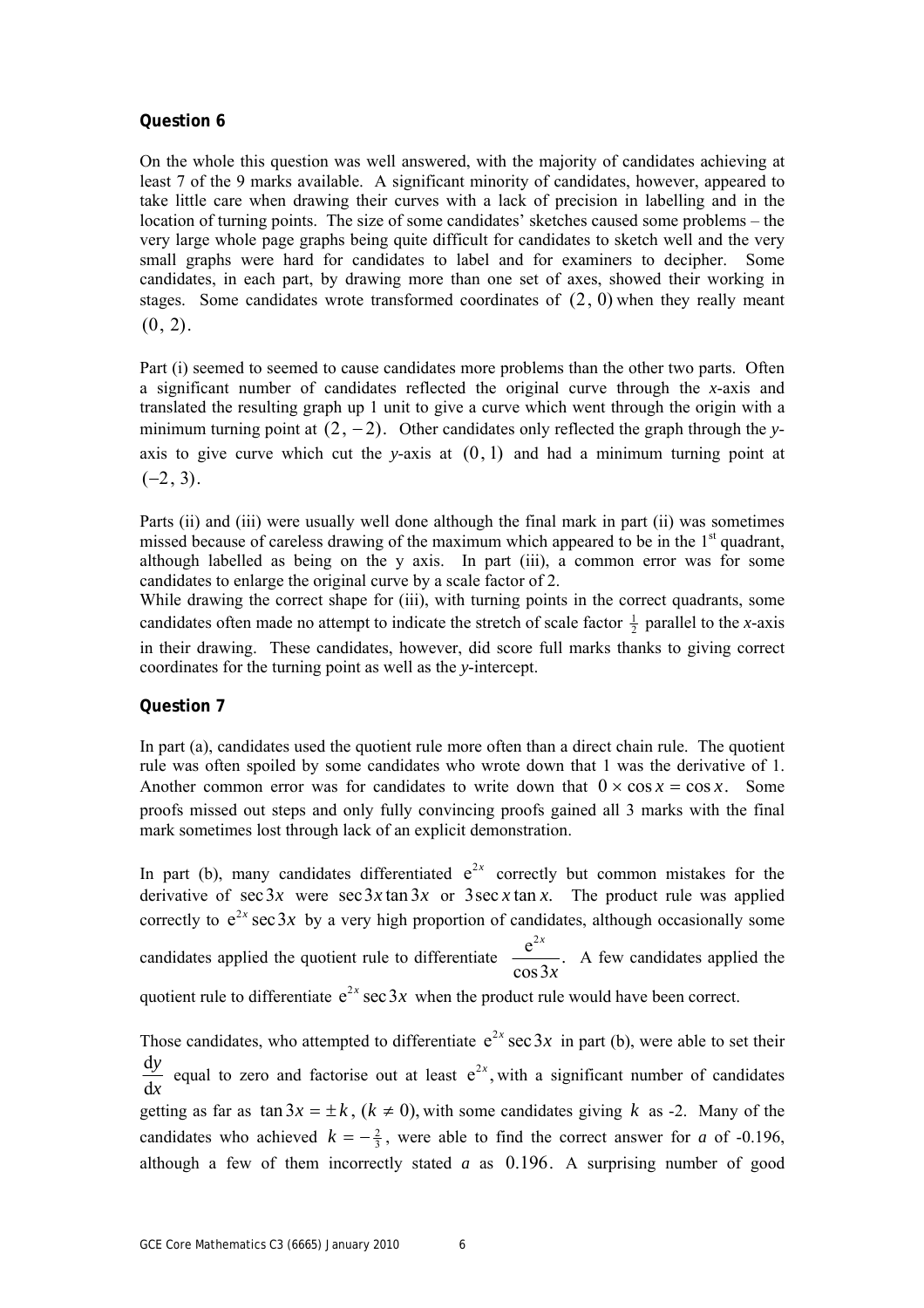candidates, having found the correct value for *x*, were then unable to correctly evaluate *y*. It was not required to prove the nature of the turning point, so it was a waste of several candidates' time to find an expression for the second derivative.

# **Question 8**

Weaker candidates struggled with this unstructured trigonometry problem and therefore it was common for examiners to see many unsuccessful attempts at this question. A significant number of candidates either did not remember or were not able to derive the identity  $\cos^2 \theta = 1 + \cot^2 \theta$ . Some candidates could not use this identity to write down an identity for an angle of 2*x*. Some candidates incorrectly deduced that  $\cos^2 2x = 2 + \cot^2 2x$ .

A significant minority of candidates decided to work in sines and cosines, but only a few of these managed to get beyond the equation  $1 - \sin 2x \cos 2x = \sin^2 2x$ . Some of these candidates then proceeded to use double angle formulae resulting in an extraordinarily complicated equation involving sin 4*x* , which they struggled to solve.

Those candidates who obtained a quadratic equation in cot 2*x* were usually able to solve it to obtain the two values for  $\cot 2x$  as 0 or 1. Virtually all of these candidates, however, thought that it was impossible for  $\cot 2x = 0$  to have any solutions. Those candidates who rewrote

 $\cot 2x = 0 \text{ as } \frac{\cos 2x}{\sin 2x} = 0$ sin 2  $\frac{x}{x} = 0$  usually found both solutions of  $x = 45^\circ$  and  $x = 225^\circ$ .

### **Question 9**

A large majority of candidates were able to gain all 3 marks in (i)(a). The most common mistake was for candidates to make a slip when rearranging to give an answer of  $\frac{1}{2} (e^5 - 7)$ . A small minority of candidates, however, incorrectly manipulated  $ln(3x - 7) = 5$  to give either  $\ln 3x - \ln 7 = 5$  or  $3x - 7 = \ln 5$ . A few candidates gave the decimal answer of 51.804..., rather than the exact answer.

A significant number of good candidates struggled with (i)(b), thus making this question discriminating for capable candidates. The initial task of taking ln's was often done incorrectly with some candidates taking  $\ln$ 's but ignoring the  $3<sup>x</sup>$  term and other candidates replacing  $3<sup>x</sup>$  by 3. A significant number of candidates attempted to combine the indices to obtain the incorrect equation of  $3e^{8x+2} = 15$ . Another common error was for some candidates to write  $\ln 3^{x}(7x+2) = \ln 15$ . A number of candidates who wrote  $7x + 2 = \ln\left(\frac{15}{3^x}\right)$ , could not proceed any further. Some candidates often left solutions with

*x* appearing on both sides and a small number who successfully gained the first three marks did not know how to proceed further. Candidates displayed total confusion at how to deal with the logarithm of a product and their general logarithmic manipulation was very poor. Many of them seemed completely lost as to how to approach the question, often attempting it several times. Having said this, examiners are pleased to report that a significant minority of candidates were able to obtain the correct answer with ease. Very few of these candidates were able to use elegant methods to arrive at the correct answer.

Part (ii)(a) was generally very well done with many candidates scoring at least 3 of the 4 marks available. Most candidates recognised the need for a "swapped y" method and were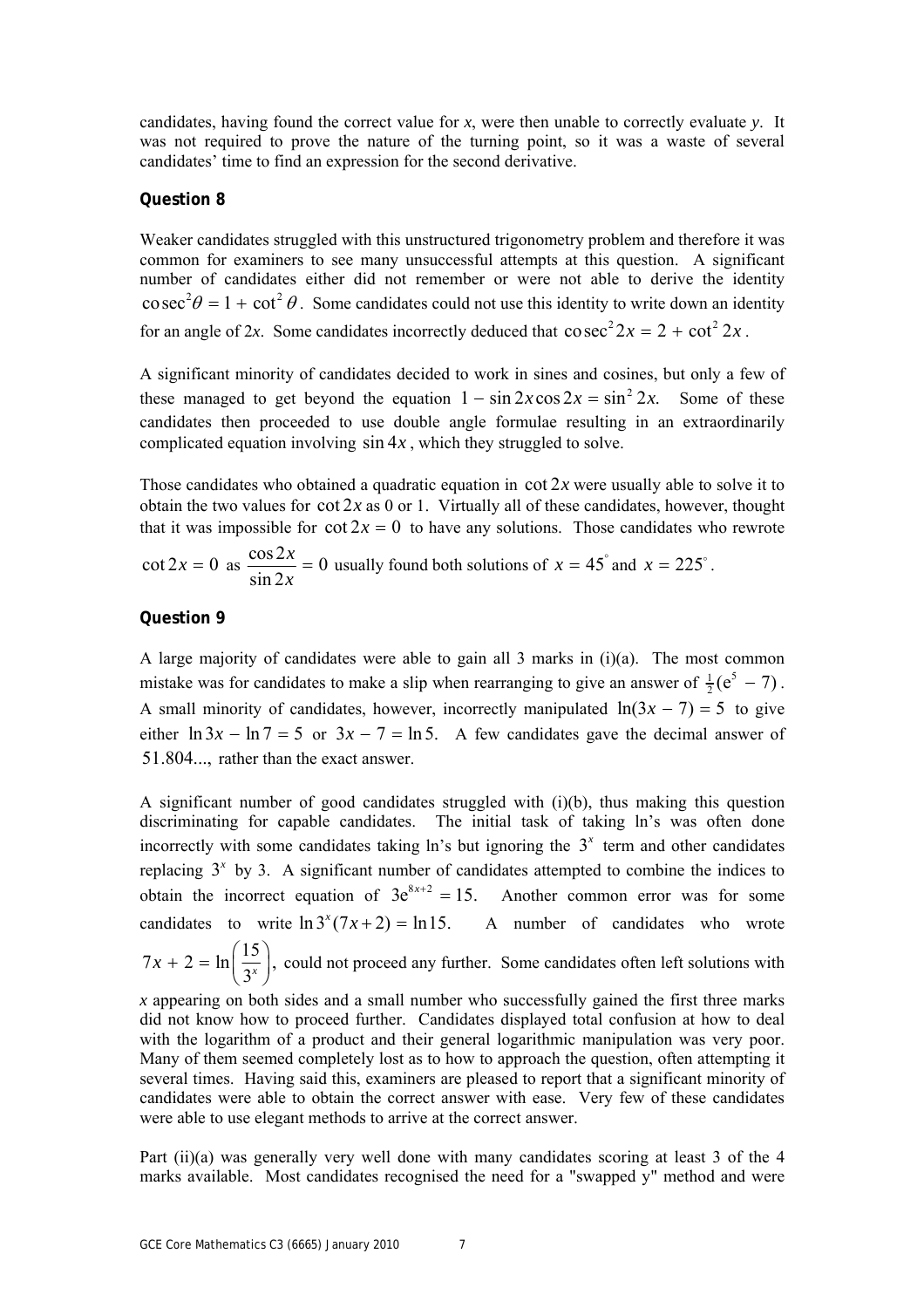able to obtain a correct inverse function. The order of operations was not as well understood by a significant minority of candidates who usually found an inverse of  $\frac{\ln x -}{2}$  $\ln x - \ln 3$ Although a significant minority of candidates were able to correctly state the domain, of those

candidates who attempted to write down a domain, common incorrect responses included  $x \geq 3$ ,  $x \in \mathbb{R}$  or giving the domain in terms of *y*.

A majority of candidates found some success with finding the composite function  $fg(x)$  in part (ii)(b) and it was pleasing to see how many candidates understood the order of composition. Many candidates gained first 2 marks for initial form of  $fg(x)$  but struggled to simplify this, but they were not penalised by the mark scheme for doing so. A minority of candidates with poor bracketing lost the accuracy mark for  $fg(x)$ . The range was as poorly answered with some candidates not appreciating the relevancy of the domain of  $f(x)$  in answering this question. There were a number of capable candidates who incorrectly stated the range of fg  $(x) \ge 3$ .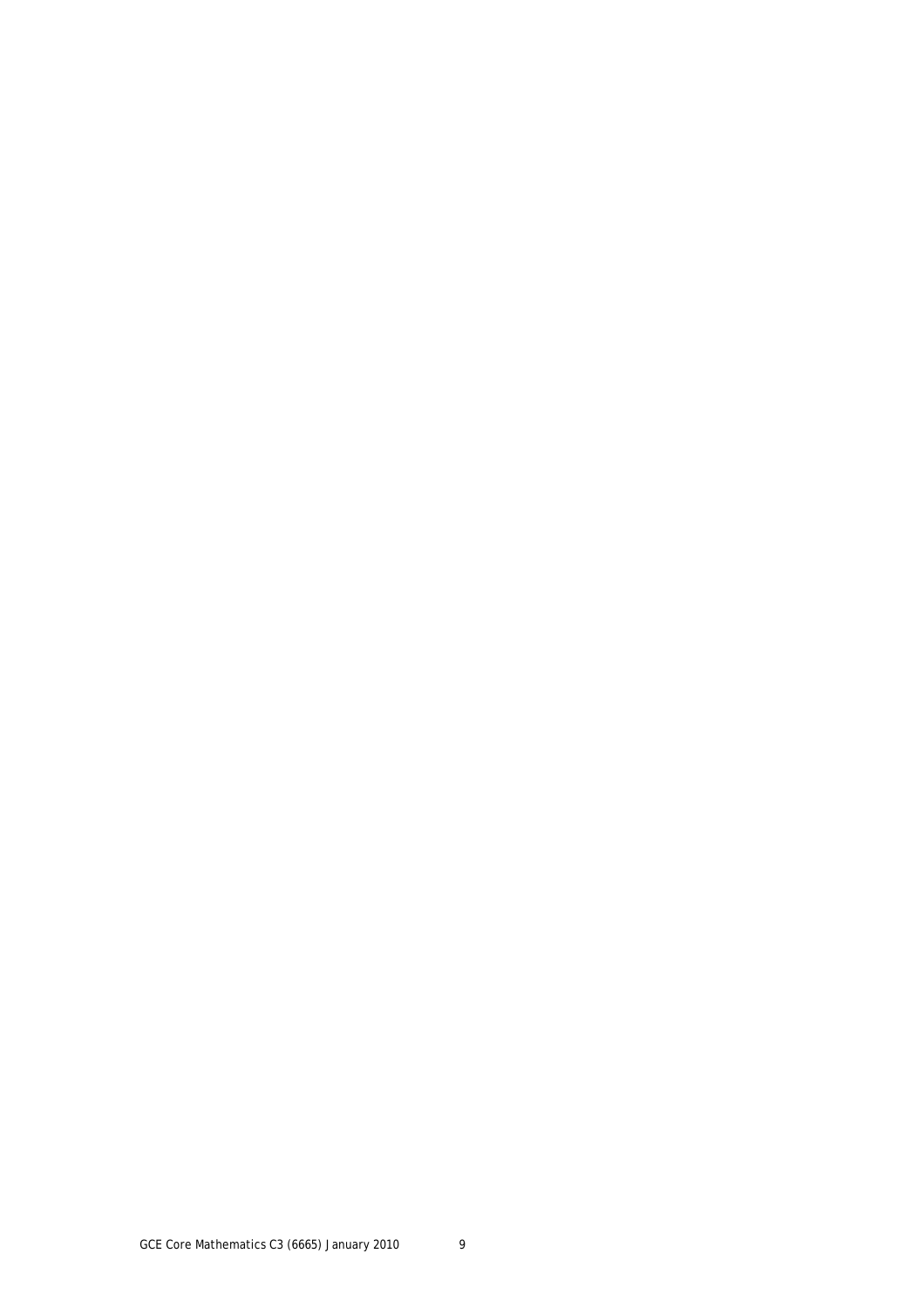# **Grade Boundaries**

| Module                                     | 80 | 70 | 60 | 50 | 40 |
|--------------------------------------------|----|----|----|----|----|
| 6663 Core Mathematics C1                   | 63 | 54 | 46 | 38 | 30 |
| 6664 Core Mathematics C2                   | 54 | 47 | 40 | 33 | 27 |
| 6665 Core Mathematics C3                   | 59 | 52 | 45 | 39 | 33 |
| 6666 Core Mathematics C4                   | 61 | 53 | 46 | 39 | 32 |
| 6667 Further Pure Mathematics FP1          | 64 | 56 | 49 | 42 | 35 |
| 6674 Further Pure Mathematics FP1 (legacy) | 62 | 54 | 46 | 39 | 32 |
| 6675 Further Pure Mathematics FP2 (legacy) | 52 | 46 | 40 | 35 | 30 |
| 6676 Further Pure Mathematics FP3 (legacy) | 59 | 52 | 45 | 38 | 32 |
| 6677 Mechanics M1                          | 61 | 53 | 45 | 38 | 31 |
| 6678 Mechanics M2                          | 53 | 46 | 39 | 33 | 27 |
| 6679 Mechanics M3                          | 57 | 51 | 45 | 40 | 35 |
| 6683 Statistics S1                         | 65 | 58 | 51 | 45 | 39 |
| 6684 Statistics S2                         | 65 | 57 | 50 | 43 | 36 |
| 6689 Decision Maths D1                     | 67 | 61 | 55 | 49 | 44 |

The table below gives the lowest raw marks for the award of the stated uniform marks (UMS).